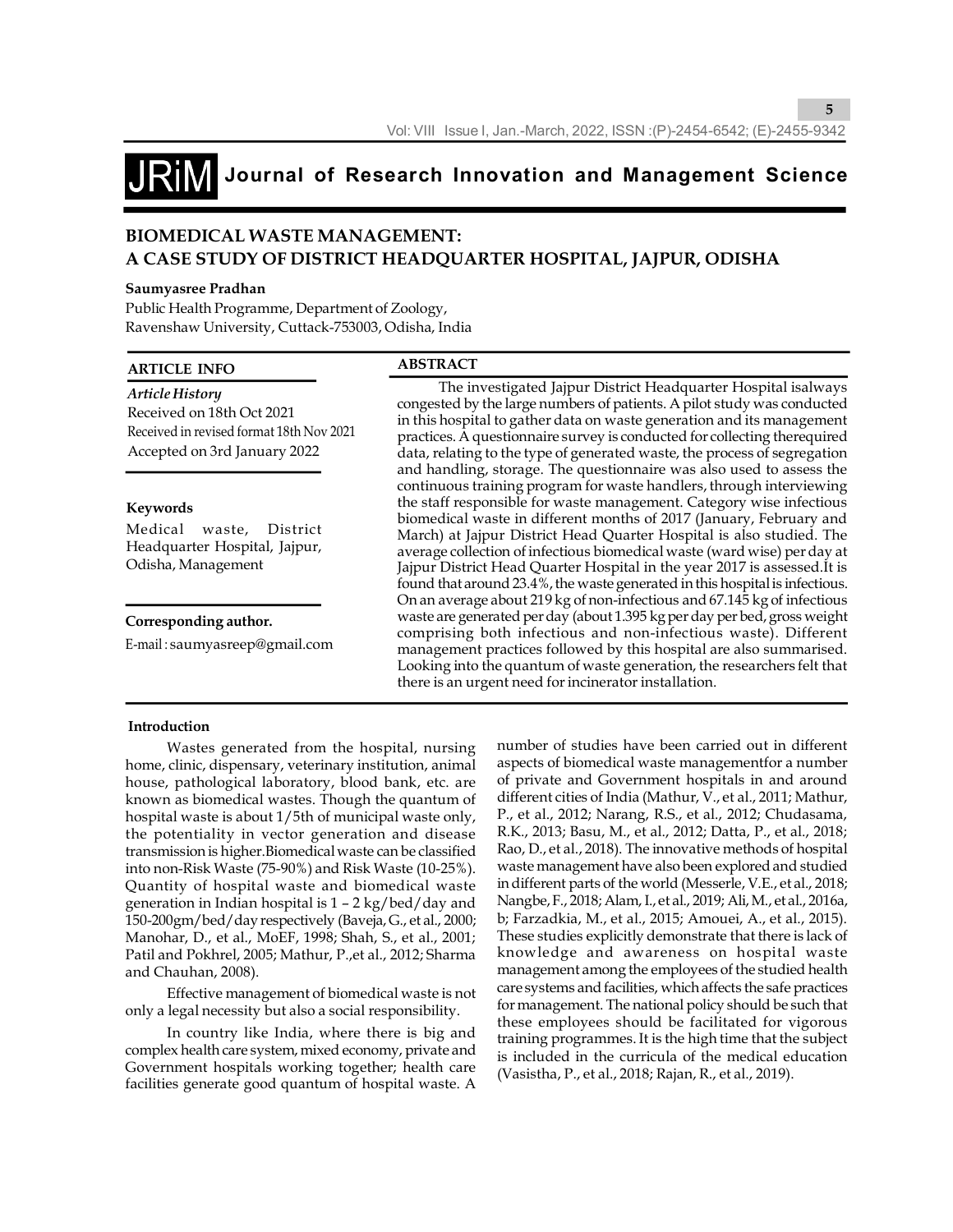In Odisha, the government hospitals at district headquarters are heavily congested and the private operators account very less share of the total healthcare facilities in the state compared to other states of India.So earlier, it is impossible to manage biomedical waste properly for the waste handler but after the introduction of a law that is Biomedical Waste Management Rules, 1998 (amended 2018),it is compulsory for the service provider to manage the biomedical waste at the point of generation,no matter it is private or government hospital.Each healthcare institution having more than 10 beds needs to be disposed of the biomedical waste according to the rule(MoEF, 1998; WHO, 1997; Jaswal andJaswal, 2000).

#### **MATERIALS AND METHODS**

A pilot study was conducted in healthcare settings of a District Head Quarter Hospital during 2017 at Jajpur, Odisha, India. Data were collectedfrom different wards of this investigated hospital. This is a general Government hospital located in the District Headquarter and considered to be a large hospital based onthe number of beds, as it had more than 200 beds.

A survey questionnaire for waste management obtainedfrom WHO was modified and used in collecting therequired data, relating to the type of generated waste, the process of segregation and handling, storage (waste storageareas were observed for location, width, and cleanliness),and policies of biomedical waste management (WHO,1997). The questionnaire was also used to assess the continuous training program for waste handlers, through interviewing the staff responsible for waste management as undertaken by other researchers (Baveja, G., et al., 2000; Manohar, D., et al., Patil and Pokhrel, 2005; Soliman and Ahmed; 2007; Sharma and Chauhan, 2008). SPSSpackage was used for the statistical analysisof the data obtained(Gupta, S.P., 1998).Waste items from healthcare settings were categorizedinto six types (1, 4, 5, 6, 7, 9) out of following categorised wastes(MoEF, 1998; WHO, 1997).

| Category | <b>Type of Waste</b>                     |
|----------|------------------------------------------|
| 1        | Human anatomical waste                   |
| 2        | Animal waste                             |
| 3        | Microbiology and biotechnology waste     |
|          | Waste sharps                             |
| 5        | Discarded medicine and cytotoxic drugs   |
| 6        | Solid waste (cotton, dressing, plasters) |
|          |                                          |

| Solid waste (generated from disposable |
|----------------------------------------|
| items)                                 |
| Liquid waste                           |
|                                        |

**6**

- 9 Incineration ash
- 10 Chemical waste

#### **RESULTS AND DISCUSSION**

Jajpur District Head Quarter Hospital is a multispecialty hospital having 205 beds. Though this hospital is having 205 beds, the bed occupancy rate is higher than 100%. Biomedical waste management is executed here in this hospital by the outsourced agency.

According to Biomedical Waste Management and Handling Rule amended in 2016 the wastes are collected in 4 colour coded containers in the Jajpur District Head Quarter Hospital (Table 1). Biomedical wastesare segregated and disposed of atJajpur District Head Quarter Hospitalas follows.

1-YELLOW-Human Anatomical Waste Human tissues, organs, body parts and foetuses below the viability period (as per the Medical Termination of Pregnancy Act 1971, amended from time to time). Soiled waste Items contaminated with blood, body fluids like dressings, plaster, cotton swabs and bags containing residual or discarded blood and blood components. Discarded linen, mattresses, beddings contaminated with blood or body fluid, routine mask, gown and blood bags.

2- RED- Wastes generated from disposable items such as tubing, bottles, intravenous tubes and sets, catheters, urine bags, syringes without needles, fixed needle syringes with their needles cut, and gloves.

3-WHITE -Waste Sharps including metal needles, syringes with fixed needles, needles from needle tip cutter or burner, scalpels, blades, or any other contaminated sharp object that may cause puncture and cuts. This includes both used, discarded and contaminated metal sharps

4- BLUE- Broken or discarded and contaminated glass including medicine vials and ampoules except those contaminated with cytotoxic wastes.

Category wise infectious biomedical waste in different months of 2017 (January, February and March) at Jajpur District Head Quarter Hospital is presented in Table 2. The average collection of infectious biomedical waste (ward wise) per day at Jajpur District Head Quarter Hospital in the year 2017 is provided in Table 3. Table 3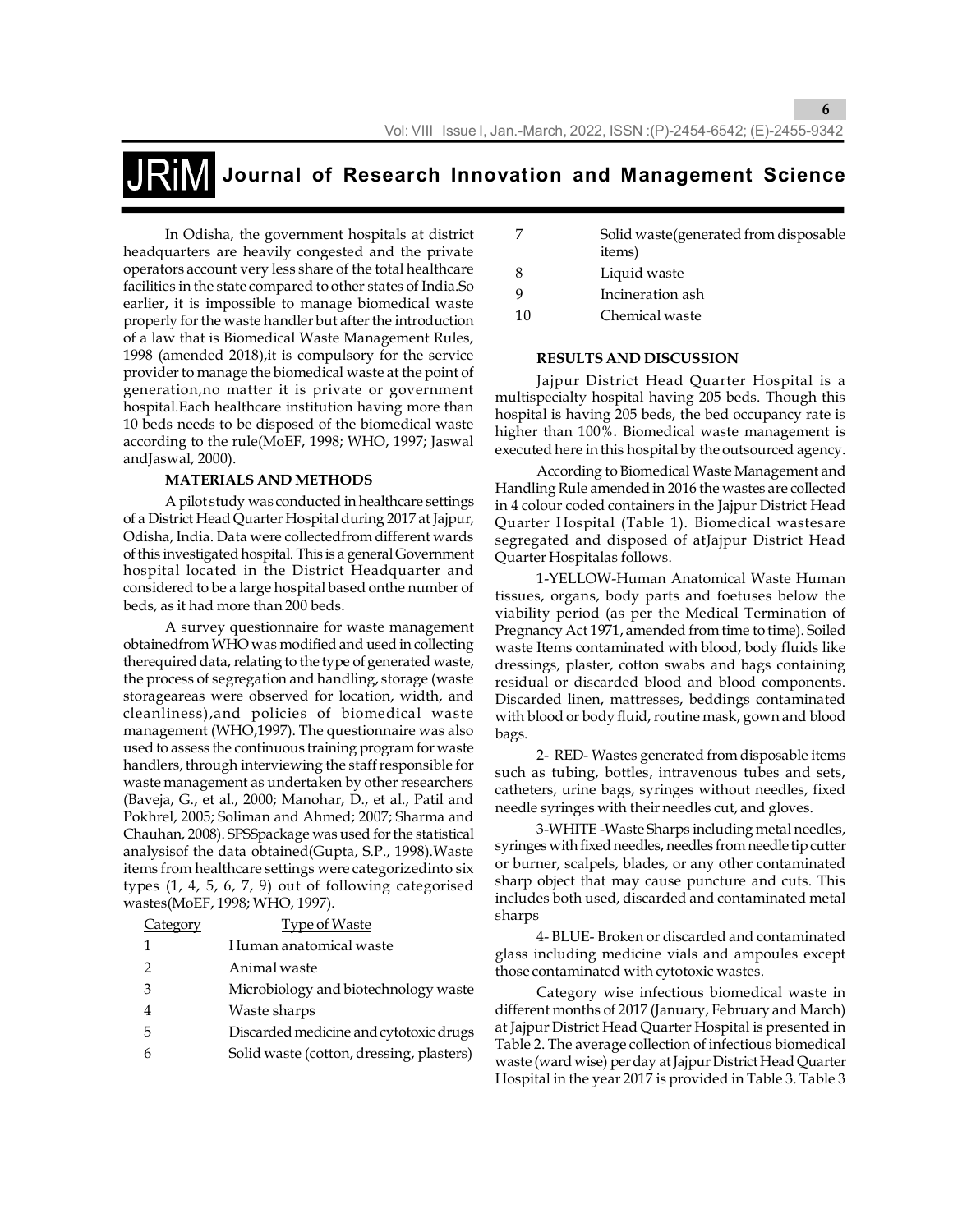demonstrates that on an average about 219 kg of noninfectious and 67.145 kg of infectious waste is generated per day (about 1.395 kg per day per bed, gross weight comprising both infectious and non-infectious waste).

Biomedical wastes are generated in the wards and then later transferred to the nursing duty room. The ward boys segregate the biomedical waste according to the above-discussed rule and pour it in the respective dustbins. Though biomedical waste should be segregated at the point of generation, due to heavy workload, the actual process cannot be done here in this hospital. This is not only the case of this hospital but also of all District Headquarters Hospitals of Odisha Government. Then the staff of the outsourcing agency takes the waste to the containment area with a wheelbarrow. They also maintain a register regarding the amount of waste generated in each ward. In the containment area, soiled waste is first autoclaved and then deep buried in the deep burial. Placentas are directly deep buried in deep burial. Plastics are shredded in the shredder machine. Needles are terminated in needle hub cutter. General wastes are landfilled or taken by the Municipality.

To avoid infections, sterile, waterproof gloves are used by the word boys and staff of the outsourcing agency. All wastes are stored and disposed of in bags that won't leak. Containers are marked or labelled with different colours.Disposable scalpel blades, needles, syringes, and other sharp things are put into puncture-proof containers. Waste that's contaminated with blood or other bodily fluids is double-bagged before it's handled, stored or moved. Disposal of medical waste here in this hospital adheres to Biomedical Waste Management Handling Rules (amended from time to time). The provisions of this Rule are strictly followed in this hospital. In a very similar manner, biomedical wastes are disposed of in all the district headquarter hospitals of Odisha. However, it is pertinent to mention here that none of District Head Quarter Hospitals of Odisha have incinerator and ETP (Effluent Treatment Plant). Nevertheless, DHHs are managing effluent by a Low-cost ETP model.

#### **RECOMMENDATIONS**

Some suggestions were made to the hospital staff, which were appreciated. The following suggestions are enumerated for better waste management(Baveja, G., et al., 2000; MoEF, 1998; Shah, et al., 2001; Sharma and Chauhan, 2008; WHO, 1997).

Segregation of waste according to colour coding system should be done at the point of generation.

Strict guidelines and policies for the management of waste should be written in the hospital wall.

**7**

- Drawings of various colour-coded bins with the separate categories of waste for different bins should be labeled clearly in the wall in each department for the acknowledgment of the staff dealing with the waste.
- Needles should be strictly cut by the hub cutter
- All staff dealing with waste must wear personal protective equipment before handling waste.
- Gloves and masks should be mutilated and shredded.
- Disinfection procedure must be included with 1% bleaching powder solution after the mutilation of the needle and before final disposal.
- A centralized bin system for the collection of waste should be implemented.
- Sharp pit and deep burial must be made inside the hospital premises or in a place suitable to the hospital without compromising public health.
- The infectious wastes be collected separately from the Laboratory and OT and should not be transported through the patient area.
- Rather than replacing the polyethylene bags in the respective bins (with periodic disinfection of the bins), the bins should be collected each time and replaced with clean bins with the polyethylene bags already in them. The collected bins should be carried in separate trolleys to minimize the possibility of spillage.
- Periodic meetings should be conducted involving administrative and maintenance staff who are directly or indirectly involved with waste management in order to share and discuss the technical or practical difficulties and provide suggestions that may be specific to a particular hospital and region.
- As there is a need for orientation programs for newcomers to understand the hospital function, they should be trained effectively before joining their work. Thus, an induction training programme and Regular training programs about statutory public health guidelines for BMW management with a focus on mass education and motivation and change of mindset in all strata of medical practices should be imparted. It should be supported by appropriate education, training and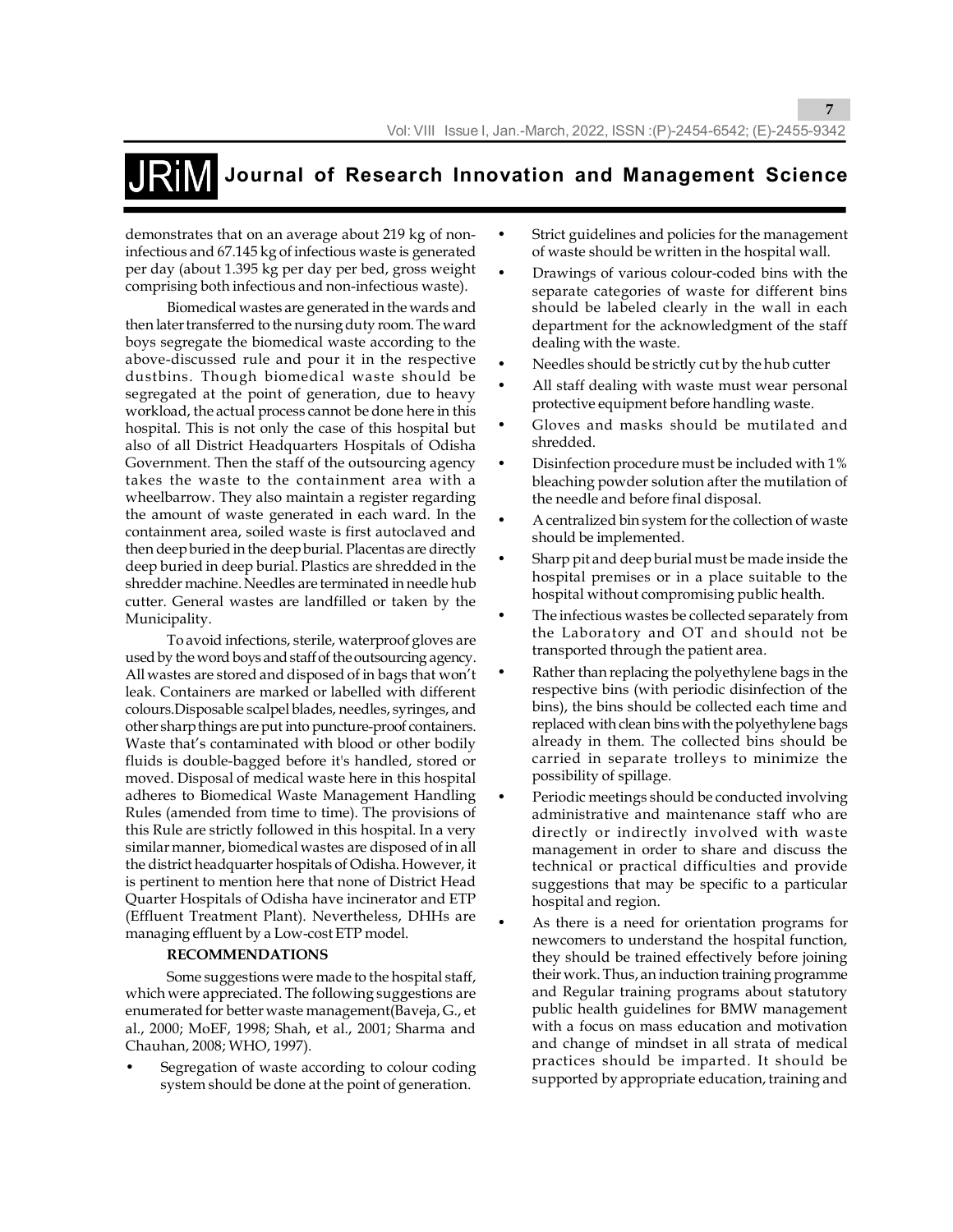the commitment of the healthcare staff, management and healthcare managers within an effective policy and legislative framework.

- Regular up-gradation of technology for waste management and compliance with the Environmental Protection Act, 1986 should be done effectively.
- Mixing of infectious waste and noninfectious waste should not be done.
- Hospital waste must be segregated properly so that infected waste does not land into the municipal site meant for general waste.
- The hospital should have an incinerator and must have an ETP for the treatment of generated liquid waste so that before discharging into the municipal drains, it meets the requirement of all parameters as stipulated in BMW (M & H) Rules, 1998.
- Every healthcare facility should take authorization from the concerned pollution control board for handling BMW generated in its premises.
- Repeated reinforcement of education regarding the management of biomedical waste has to be done until it becomes a habit.
- There should be close monitoring of the compliance with surprise and daily checks. A team should be constituted by a health care facility to proactively and consistently monitor BMW management so that deviations could be corrected promptly.
- Awarding the Hospitals that are found continuously in compliance with BMW Management.

#### **CONCLUSION**

In general, the management and treatment of biomedical solid waste in this studied hospital conformed to the Bio-medical Solid Waste Rules (Management and Handling), 2016. At present, the hospital has 205 beds. The total amount of non-infectious and infectious waste generated is approximately about 219 and 67.145 kg/ day, respectively. Thus, there is an urgent need for incinerator installation. About 23.4%, the waste generated in this hospitalis infectious. The hospital administration should install an incinerator at the earliest and may extend this incineration facility to the clinics and nursing homes operating in the area.

It is inferred that in the field of medical practice, statutory public health guidelines for Biomedical Waste Management and close monitoring of its compliance

alone, cannot achieve the ultimate goal if it is not accompanied with social science approach of mass education motivation and change of mindset in all strata of medical practice. Continuous logistic support and userfriendly approach are equally important while implementing any rules, and regulations concerning the medical practice. To improve the awareness of BMW management, firstly the hospital management should be more involved in the waste management system and secondly, the importance of this subject should be emphasized on everyone concerned. This would be possible by creating awareness about biomedical waste management amongst the public, patients and hospital staff.

**8**

Regular training and monitoring should be conducted in both state and district labels keeping in view the importance of proper disposal of biomedical waste.

Acknowledgements: The authors are indebted to CDMO, ADMO (Medical) of Jajpur District for providing necessary permission and research facilities for the present study.

#### **REFERENCES**

- Alam, I., Alam, G., Ayub, S. and Siddiqui, A.A. (2019). Assessment of bio-medical waste management in different hospitals in Aligarh city. In Advances in Waste Management (pp. 501-510). Springer, Singapore.
- Ali, M., Wang, W. and Chaudhry, N. (2016). Application of life cycle assessment for hospital solid waste management: A case study. Journal of the Air & Waste Management Association, vol. 66(10), pp.1012-1018.
- Ali, M., Wang, W. and Chaudhry, N. (2016). Investigating motivating factors for sound hospital waste management. Journal of the Air & Waste Management Association, vol. 66(8), pp.786-794.
- Amouei, A., Fallah, S.H., Asgharnia, H.A., Gholami, M. and Jafarian, S. (2015). Knowledge and attitude of hospital personnel regarding medical waste management. International Archives of Health Sciences, vol. 2(2), pp.75-81.
- Basu, M., Das, P. and Pal, R. (2012). Assessment of future physicians on biomedical waste management in a tertiary care hospital of West Bengal. Journal of natural science, biology, and medicine, vol. 3(1), p.38.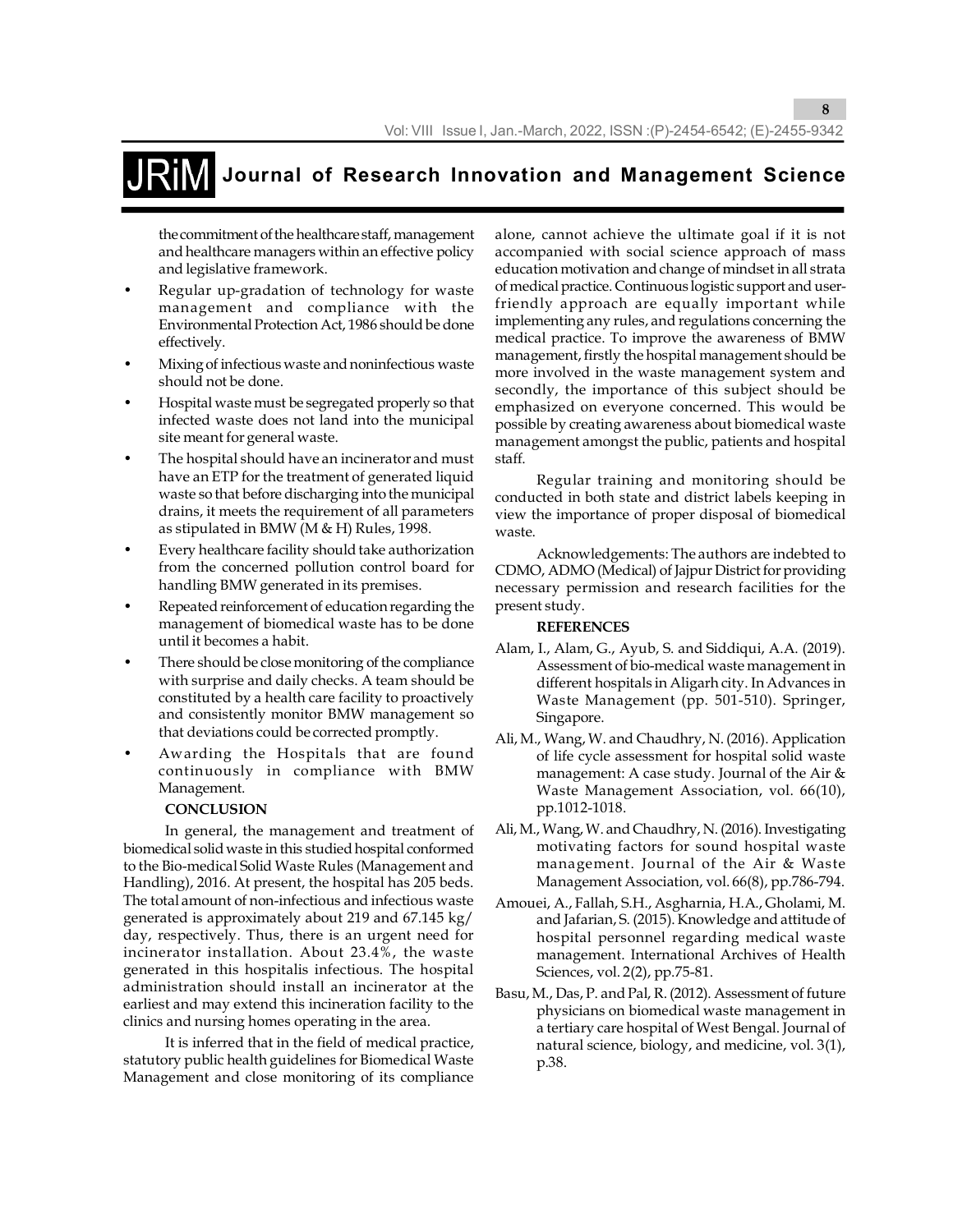- Baveja, G., Muralidhar, S. and Aggarwal, P.(2000). Hospital Waste Management – an overview. Hospital Today,vol. 5 (9), pp. 485–486.
- Chudasama, R.K., Rangoonwala, M., Sheth, A., Misra, S.K.C., Kadri, A.M. and Patel, U.V. (2013). Biomedical Waste Management: A study of knowledge, attitude and practice among health care personnel at tertiary care hospital in Rajkot. Journal of Research in Medical and Dental Science, vol. 1(1), pp.17-22.
- Datta, P., Mohi, G. and Chander, J.(2018). Biomedical waste management in India: Critical appraisal. Journal of laboratory physicians, vol. 10(01), pp.006-014.
- Farzadkia, M., Emamjomeh, M.M., Golbaz, S. and Sajadi, H.S.(2015). An investigation on hospital solid waste management in Iran. Global NEST journal, vol. 17(4), pp.771-83.
- Patil G.V. and PokhrelK. (2005). Biomedical solid waste management in an Indian hospital: a case study. Waste Management, vol. 25, pp. 592–599
- Gupta, S.P.(1998). Statistical Methods, 24th ed. Revised & Enlarged, S. Chand & Sons, New Delhi
- Jaswal, P.S. and Jaswal, N. (2000). In Environment Law. Allahabad Law Agency, Harayana, India
- Manohar, D., Reddy, P.R. and Kotaih, B. (1998). Characterization of solid waste of a super speciality hospical – a case study. Ind. J. Environ. Health, vol. 40 (4), pp. 319–326.
- Mathur P., Patan, S. and Shobhawat, A.S.(2012). Need of Biomedical Waste Management System in Hospitals - An Emerging issue - A Review. Current World Environment, vol. 7(1), pp. 117-124
- Mathur, V., Dwivedi, S., Hassan, M.A. and Misra, R.P.(2011). Knowledge, attitude, and practices about biomedical waste management among healthcare personnel: A cross-sectional study. Indian journal of community medicine: official publication of Indian Association of Preventive & Social Medicine, 36(2), p.143.
- Messerle, V.E., Mosse, A.L. and Ustimenko, A.B.(2018). Processing of biomedical waste in plasma gasifier. Waste management, vol. 79, pp.791-799.
- MoEF(1998). Notification: Bio-medical Waste (Management and Handling) Rules, 1998. Ministry of Environment and Forests, GOI (E), part 3(ii), New Delhi, 27.07.1998.

Nangbe, F. (2018). A sociological appraisal of biomedical waste management and its sanitation implications for private clinics in Cotonou town. International research journal of management, IT and social sciences, vol. 5(5), pp.42-53.

**9**

- Narang, R.S., Manchanda, A., Singh, S., Verma, N. and Padda, S. (2012). Awareness of biomedical waste management among dental professionals and auxiliary staff in Amritsar, India. Oral health and dental management, vol. 11(4), p.162.
- Rajan, R., Robin, D.T. and Vandanarani, M.(2019). Biomedical waste management in Ayurveda hospitals–current practices and future prospectives. Journal of Ayurveda and integrative medicine, vol. 10(3), pp.214-221.
- Rao, D., Dhakshaini, M.R., Kurthukoti, A. and Doddawad, V.G.(2018). Biomedical Waste Management: A Study on Assessment of Knowledge, Attitude and Practices among Health Care Professionals in a Tertiary Care Teaching Hospital. Biomedical and Pharmacology Journal, vol. 11(3), pp.1737-1743.
- Shah, S., Mehta, M. and Mukherjee, M.D. (2001). Occupational Health Hazards Encountered at Health Care Facility and Medical College in India, American Industrial Hygiene Association, 2001,retrieved on 15.10.2020 from http:// www.aiha.rrg/abs01/01hea.html
- Sharma S. and Chauhan S.V.S.(2008). Assessment of biomedical waste management in three apex Government hospitals of Agra. Journal of Environmental Biology, vol. 29 (2), pp. 59-162.
- Soliman S.M. and Ahmed AI (2007). Overview of biomedical waste management in selected Governorates in Egypt: A pilot study. Waste Management, vol. 27, pp. 1920–1923.
- Vasistha, P., Ganguly, R. and Gupta, A.K. (2018). Biomedical waste generation and management in Public Sector Hospital in Shimla City. In Environmental Pollutio(pp. 225-232). Springer, Singapore.
- World Health Organization, Regional Office of South East Asia, 1997. Safe Management of Wastes from Health Care Activities. Retrieved on 17.10.2020 from https://apps.who.int/iris/bitstream/ handle/10665/42175/9241545259.pdf